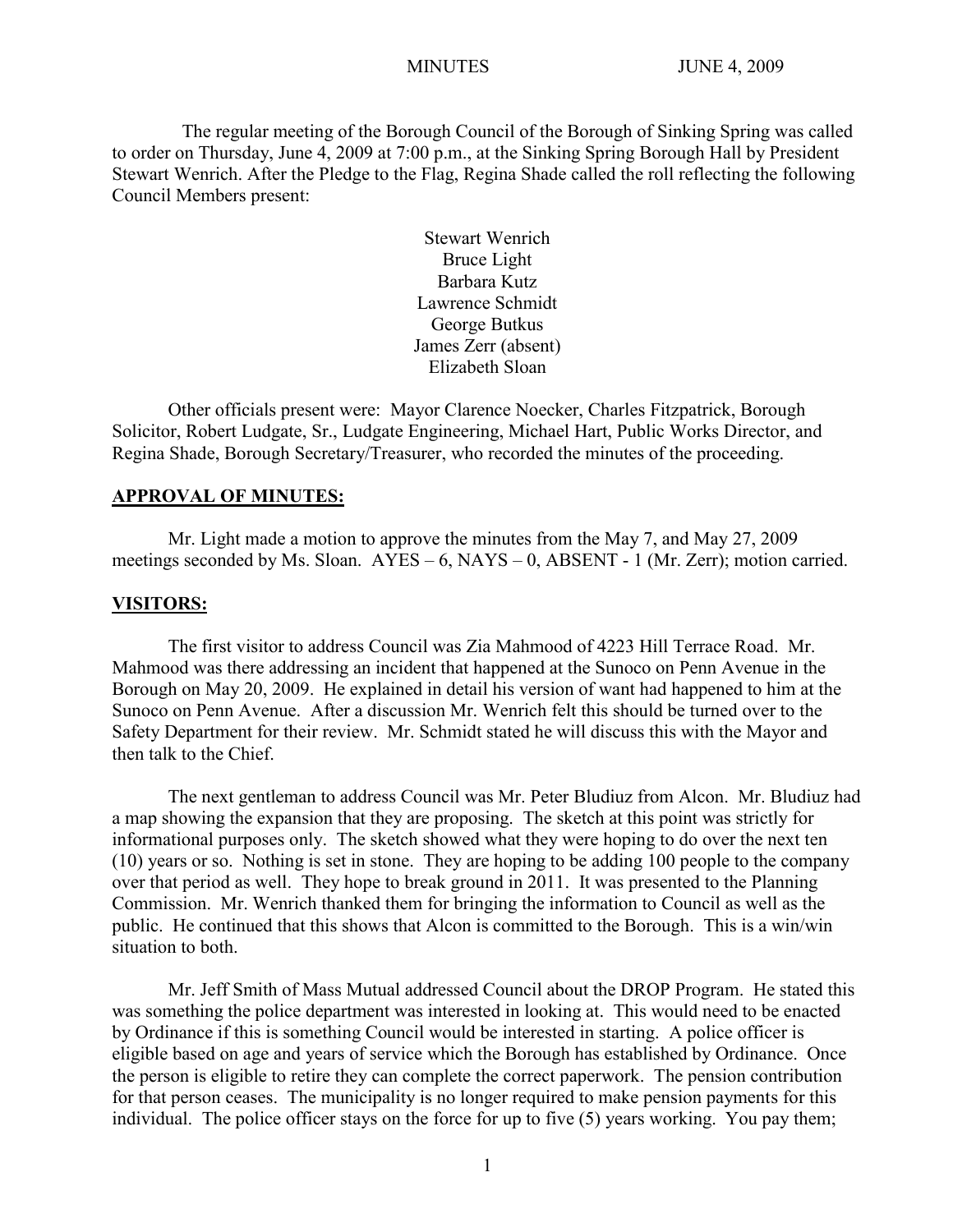### **VISITORS (cont'd) :**

you just don't make a pension contribution for them. At the end of the five (5) years they must retire. The advantage is there is no pension contribution made for that person. It is usually a huge savings as that person is a high end paying employee. The benefit to the police officer is that they start receiving pension benefits as well as they are continuing to work. Those pension benefits are set aside into a private account which they have invest discretion over. Once they fully retire they can take all the money and roll it over to an IRA or some other pension retirement plan they might have. Reading and Spring Township are using this and he suggested we talk with them. Mr. Butkus had a question. He stated that we don't pay into their pension however once we set this up, they would receive a pension in addition to their salary. Mr. Smith stated it would go into a separate "hands off" account. They don't have access to it. They have investment discretion over this money. They can't access it until they retire from the police force. They can't do anything with this money until they retire from active duty. Mr. Butkus stated since they have control over it and they make bad investments, they can't come back to the Borough and make us replace the money lost. Mr. Smith stated he hasn't seen that come up as of yet. The State is responsible for paying them a monthly pension benefit and that is where it ends. What the "pensioner" does with the money is totally up to them. He can't imagine a scenario that would allow them to come back to the municipality and get their money back. It is irrevocable; once you are out you are out. Mr. Fitzpatrick stated earlier in that day, Ms. Sloan did forward him some information. Mr. Fitzpatrick forwarded that information to Mr. Keith Mooney, who has had some similar work with other municipalities regarding this same thing. He has some comments relating to this. Mr. Fitzpatrick suggested to Mr. Mooney to come to the workshop meeting and lay out his concerns. It is June 24<sup>th</sup>. It should be discussed with Council at that time. Ms. Sloan stated when they can retire is in their contract. Mrs. Shade stated it is set up by Ordinance. They must be fifty (55) years old and have twenty five (25) years in. Mrs. Shade stated at this point in time we have no one really close to that. The closest one (1) would be Officer Schweyer and he is several years away from the 55 years of age. Mr. Smith stated the contract has nothing to do with it; it is by Ordinance. It is voluntary. He thanked Council for their time.

### **COMMUNICATIONS:**

Mrs. Shade stated there were no communications.

### **APPROVAL OF BILLS:**

Mr. Light made a motion to pay the bills; seconded by Ms. Sloan.  $AYES -6$ ,  $NAYS -0$ , ABSENT - 1; motion carried.

#### **REVITALIZATION PROJECT:**

Mr. Ludgate stated they are making progress. He said the meetings are the third Thursday of the month; they are open and he encouraged everyone to attend. They also have committee meetings that night as well. The Design Committee is hoping to get some things going on Penn Avenue shortly. Mr. Ludgate stated they participated in the Memorial Day Parade and handed out little slips of paper with the website address on it. He went on to say there were over 600 hits from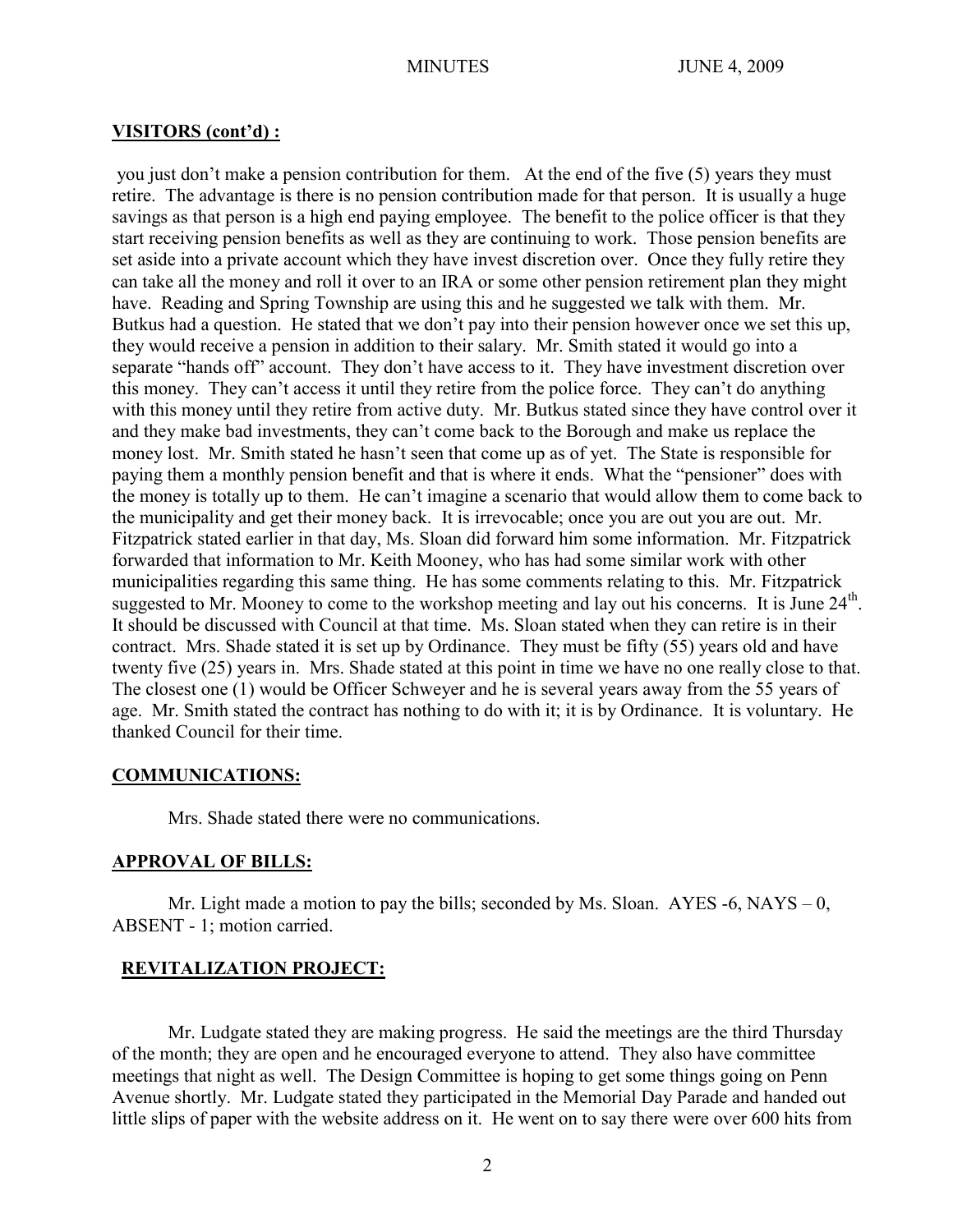# **REVITALIZATION PROJECT (cont'd):**

people checking out this project. There is a lot of interest and in addition since the parade, people have checked out the site and are now asking if they can join up as well. The momentum continues.

# **MILLER ENVIRONMENTAL:**

Mr. Peter Juzyk gave the report for May, 2009. Sanitary sewer flushing was low. They continue to hit a lot of grit on James Street. They will eventually get through all of it. They have three (3) sections to go. Mr. Wenrich questioned where the grease might be coming from. A brief discussion ensued and Mr. Juzyk feels it is from the residential areas. The chlorine cylinder scale was received and installed by Miller personnel. The first quarter 2009 commercial IPP invoices were issued to permittees. Two (2) NOV's were issued for fats/oils/grease (FOG). Meetings have occurred with the two (2) businesses. They recommended some changes for them. On May  $18<sup>th</sup>$  the plant was inspected by DEP. DEP is out of the Lancaster area. The plant and the records appear to be in order. The total monthly flow was 1,682,500 gallons; the average was 543,000 gallons. Total precipitation was 2.15 inches. There was one (1) violation however it was a laboratory error. The week prior, Miller sent a sample to the lab for a fecal coliform analysis. They notified us Friday afternoon that there was some type of contamination. That made the sample invalid. Mr. Lew Christy of Miller contacted them and inquired what kind of discipline will be given. They told him it will be handled internally. Miller is quite dissatisfied with them. Mr. Butkus stated since they called us and told us about the contamination does that give us any recourse with DEP. Mr. Juzyk stated he received a letter from the lab and it will be submitted to DEP. Mr. Christy stated in the past DEP has quite understanding in these types of instances. Mr. Schmidt asked if the rental of the sewer truck went okay. Mr. Juzyk said so far it has gone well. They have only used it two (2) days so far. They were looking at using it over the upcoming weekend to finish up. They are hoping they can finish it up on the third night however there is a possibility they might need the fourth night as well. There were no problems with the truck. The contributions by each municipality are returning to normal. Sinking Spring – 68.8%, Lower Heidelberg Township – 22.9%, and South Heidelberg Township – 8.3%. The first two  $(2)$  weeks in May the flows were still a bit high in Lower Heidelberg Township however the last two (2) weeks appear to have returned to normal. There was a small amount of grease that was removed from the manhole at the plant. This is where the Green Valley line and the Reedy Road interceptor join.

# **UNFINISHED BUSINESS:**

The first item was the farm agreement for the sewer plant area. Mr. Fitzpatrick revised the agreement and sent it over to him. Mrs. Shade stated she physically did mail it to the farmer, Mr. Mark Garber. Mr. Wenrich stated this is a work in progress.

The next item was the PCTI Funding. No one in Berks County received any of this funding this time around. Mr. Schmidt said it was a shame. Once again we are behind the eight (8) ball. Hopefully the next round we shall get some. It was stated by a State Official that PENNDOT will need to look at how they are funding this. Mr. Ludgate after speaking with some officials believes there will be more funding coming down at a later date. A brief discussion ensued as to where the money actually went. Mr. Schmidt stated PENNDOT asked for some further information for the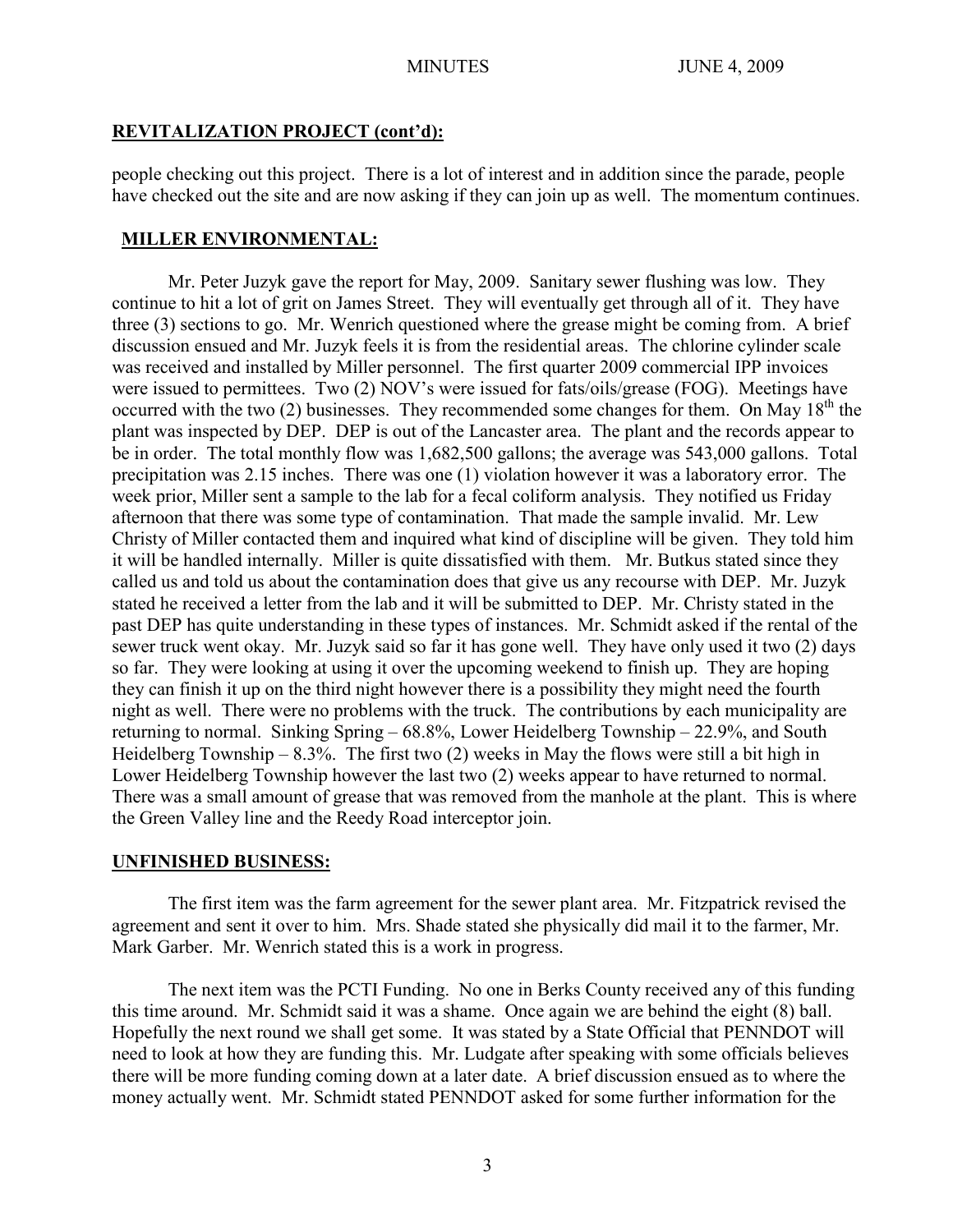## **UNFINISHED BUSINESS (cont'd):**

intersection at 724 and Mull Avenue. He received the information to do certain items. This would be for a conceptual plan. Mr. Schmidt asked Mr. Ludgate what the price would be to do this plan. Mr. Ludgate gave Mr. Schmidt a not to exceed price of \$3,000.00. There is quite a lot of CADD work that needs to be done just to show PENNDOT what we are thinking about. Mr. Schmidt made a motion to authorize Mr. Ludgate to go ahead with the conceptual plan at a price not to exceed \$3,000.00 to show PENNDOT what we are really thinking about; seconded by Mr. Light. Mr. Ludgate explained all that goes into the concept plan. Mr. Butkus questioned if we could run into a problem if once the project starts and changes have to be made will PENNDOT state that this isn't want the concept plan showed. Mr. Ludgate stated that PENNDOT has a set of standards that have always been used and then they have the Smart Transportation Guidelines. The first thing we will want to do is put down that this plan will follow the Smart Transportation Guidelines. He gave a few examples. One of the examples he gave was that under the other guidelines a lane must be 12 foot wide. Under Smart Transportation they only need to be 10 or 11 feet. This means conceptually if we are able to smooth out traffic we could perhaps restore a parking lane on Penn Avenue for example under the Smart Transportation Guidelines. He went on to explain about a few other things under Smart Transportation. Mr. Butkus stated that did not answer his question, and he stated it again. He wants to know how much leeway we have off of the conceptual plan. The answer was it was just a "theory". Mr. Wenrich stated it is like putting plans in front of the Planning Commission. Then they comment on it. That is what PENNDOT is looking for…we must put something on the platter to show them. Ms. Sloan questioned how the meeting went regarding the Boscov property to which Mr. Schmidt stated it went very well. Mr. Butkus asked given the trouble we have had with cars on Penn Avenue, aren't we just engineering that problem back. Mr. Ludgate stated ultimately the plan will reduce the number of cars on Penn Avenue by using a parallel street. Once the traffic is streamlined it will make for less traffic. Currently there are roughly 33,000 cars a day in the block between Columbia and Mull; if you go beyond Mull, it is only 22,000 cars a day. The answer is that a large number of cars are coming in on Columbia and 724 and using Penn Avenue to weave to other streets. If we can introduce this new grid pattern, it is much more efficient. Mr. Schmidt stated that Mr. Butkus' question is well taken however he doesn't believe we can answer that at this point. He stated we will need to find out exactly what PENNDOT is thinking and what they will allow us to do. PENNDOT asked us for this, we didn't volunteer to do this. Mr. Butkus understands that. Mr. Schmidt feels somewhere down the line, when we get to the real engineering of it, there will be changes made. Mr. Schmidt stated we need to take one  $(1)$  step at a time. Mr. Wenrich asked for the vote.  $AYES - 6$ ,  $NAYS - 0$ ,  $ABSENT - 1$ 1; motion carried. Mr. Schmidt stated a meeting with JDH and they are happy. Mr. Ludgate stated after the meeting a group went up to the Queen Street intersection. They were looking at the guidebook. The traffic engineer for JDH stated if we are able to adopt the Smart Traffic guidelines we will be able to "reduce the taper." He explained about the taper. Mr. Schmidt asked Mr. Fitzpatrick where we stood with the property on Queen Street. Mr. Fitzpatrick said they were to meet at 11:00 on the same day that the others met on Queen Street however the attorney for the Nitkas failed to make the meeting. She was tied up in court. They are to meet the following week. Mr. Fitzpatrick stated due to timing constraints, we would need to take action at tonight's meeting to condemn the property. He said that does not change the Borough's willingness to negotiate with them. We had already obtained an appraisal. We can't wait any longer. We will delay and perhaps miss a deadline. He said all of this could be resolved if he could just meet with them. He went on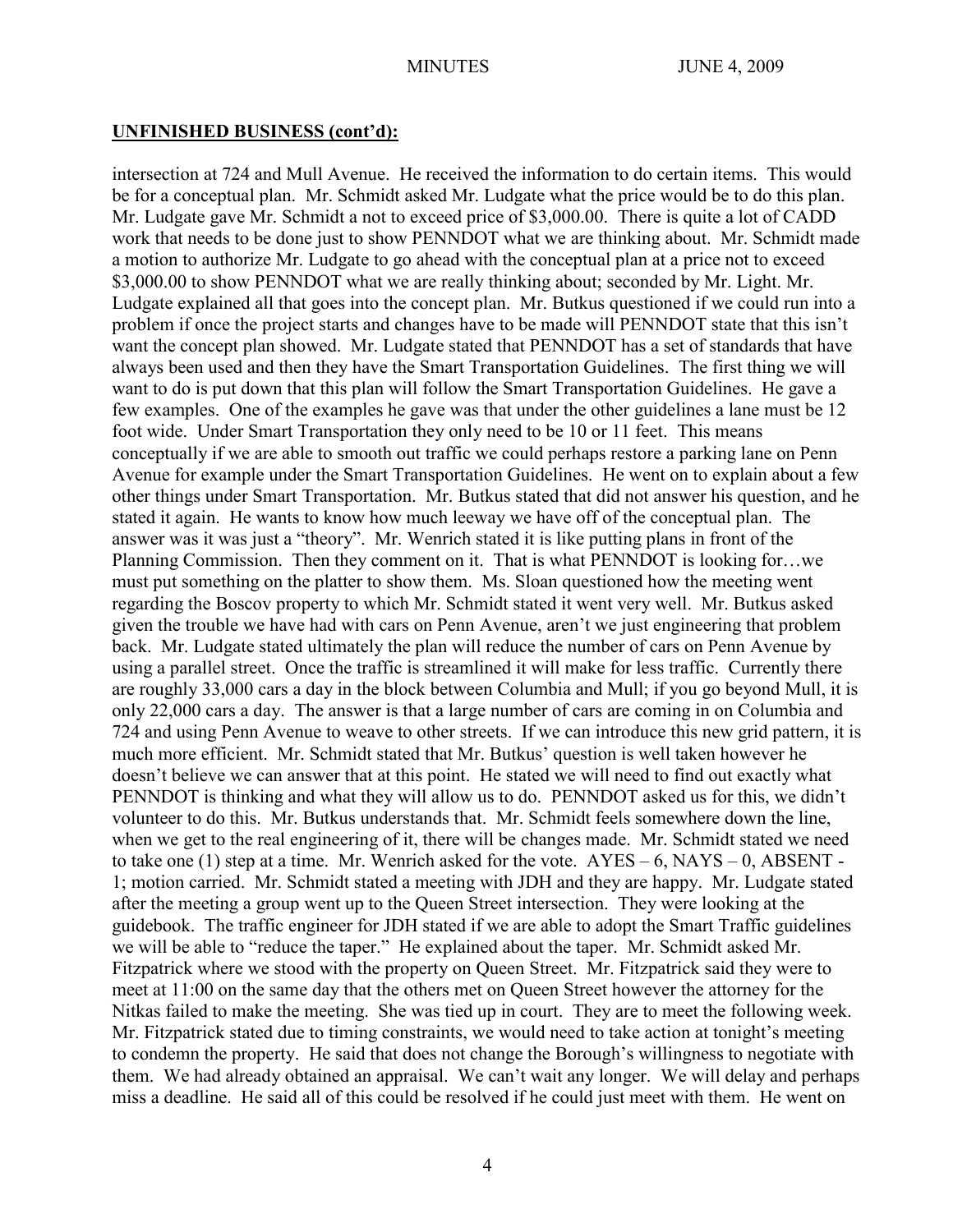## **UNFINISHED BUSINESS (cont'd):**

to say that their attorney feels they are very receptive to trying to resolve this however he feels we should not wait just in case there is an issue. Ms. Sloan stated that this developer has no money down but they are interested, but where do we stand with them. She went on to say worst case scenario we could end up issuing a thing, taking over the property, paying for an appraisal, and this developer could still walk as there is no money on the table. She feels they are imposing deadlines on us that are costing us money but the loss is on our side. Mr. Schmidt stated that we have had at least two (2) or three (3) developers that have looked at that site, they wanted to develop there and it always fell through because of that building. They walked away. Sooner or later that building is going to have to be ours or we will never get that developed Mr. Schmidt said. That is the bottom line. If we don't take it this time, we will have to take it next time. Next time, the price might go up, of course it could go down. Ms. Sloan stated it probably won't go down anymore. It is slow. Ms. Sloan questioned if there is a situation where the developer might eat those costs to get it done. She wanted to know why that burden is on us. She questioned if we shall gather some of these costs in the negotiations of the project. Mr. Fitzpatrick stated getting a developer to help contribute to the acquisition of private property creates some legal issues, real serious legal issues. Ms. Sloan stated liability issues to which Mr. Fitzpatrick stated it has nothing to do with liability issues. Mr. Wenrich stated it would cost our actions for his gain or benefit. Mr. Fitzpatrick stated that was true and correct. Mr. Wenrich stated it is exactly as Mr. Schmidt said, we have had three (3) other developers come through and left cause of this. It is Mr. Wenrich's hope that if we do this, JDH will better that site. However, even if he walks away, we at least have the ground work set for the next developer. We need to get it done. We can't keep avoiding this. It has been thirteen (13) or fourteen (14) years of weeds growing. Mr. Wenrich feels fixing that intersection is a well made investment. Mr. Ludgate stated the developer is giving us a public transportation link through the project. This is very important. Mr. Schmidt made a motion to authorize the condemnation of the property owned by Mr. and Mrs. Nitka located on Queen Street subject to continuing negotiations with their lawyer; seconded by Mrs. Kutz. Mr. Butkus questioned how much money were we talking about. Mr. Fitzpatrick stated we need to go into executive session to discuss this.

## **EXECUTIVE SESSION:**

Mrs. Kutz called for an executive session for a real estate matter at 8:05 p.m.

## **RECONVENE:**

Council reconvened at 8:20 p.m.

# **UNFINISHED BUSINESS (cont'd):**

Mr. Wenrich asked for a roll call vote. AYES – 5, NAYS – 1 (Mr. Butkus), ABSENT - 1; motion carried.

## **NEW BUSINESS:**

The first item was the money requested by the Western Berks Fire Department. We need a payment of \$10,389.00. This is our first payment which was budgeted to be paid quarterly. Mr.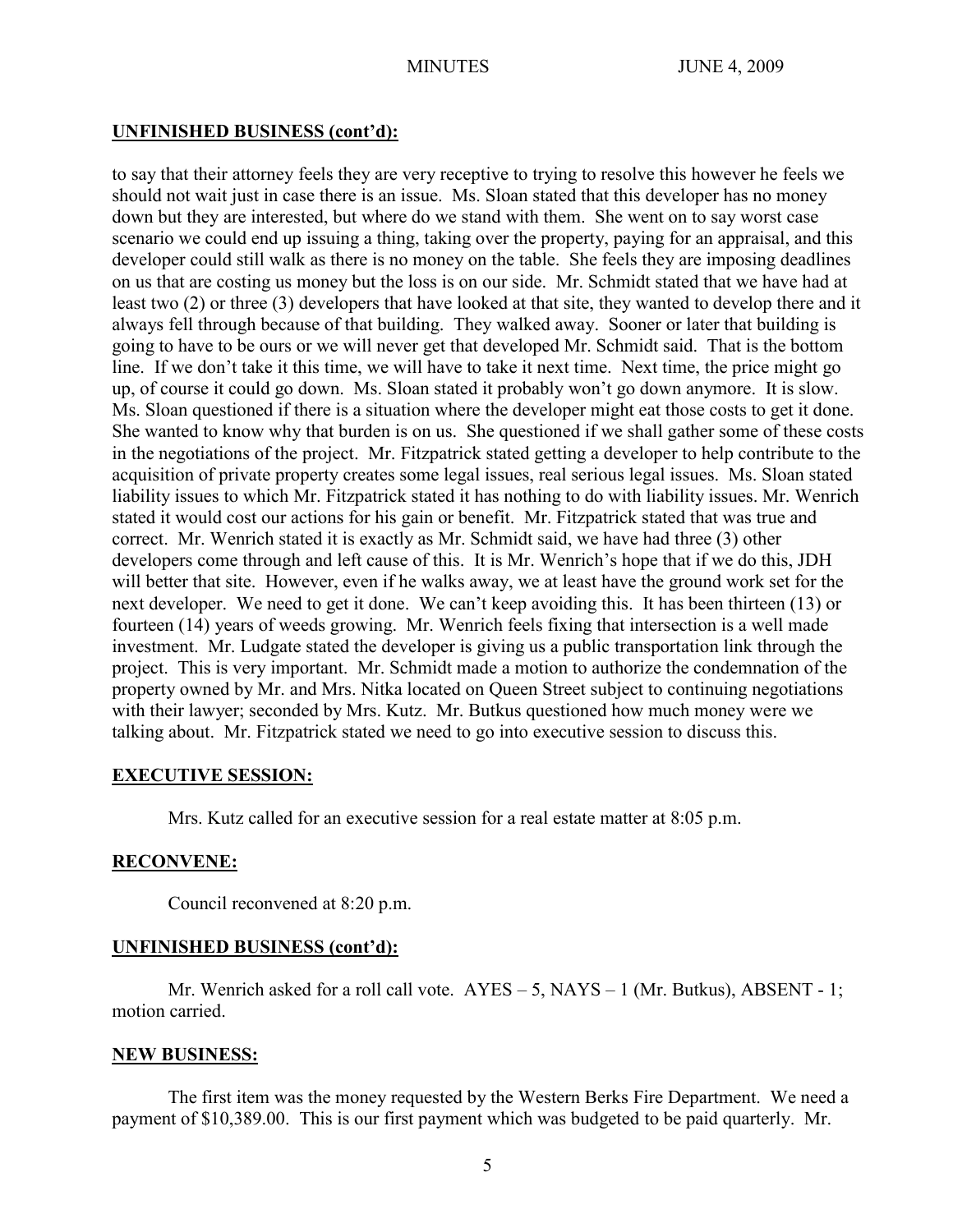Fitzpatrick stated with the utility truck which cost \$183,500.00; he has spoke to Mr. Kevin Wagner at National Penn Bank. This is a tax free loan for us; however it would not be tax free for them. He said we should calculate what the debt service would be and reduce that from our obligation we contribute. Mr. Butkus questioned if we pay this out of the fire fund. The answer was yes. A brief discussion ensued. In order for this to work the new company will need to reimburse Sinking Spring Borough. Mr. Fitzpatrick feels this will work best for the Borough because we shall make sure the loan was paid and we can deduct it right off the amount we pay them. Mr. Butkus would like to get this in writing. Mr. Fitzpatrick said yes we should. Ms. Sloan stated it will be a contract. Mr. Light made a motion to pay \$10,389.00 to the newly formed fire department; seconded by Ms. Sloan. AYES – 5, NAYS – 1 (Mr. Wenrich), ABSENT - 1; motion carried.

The next item was Comast and the server. Mr. Hart stated our server is getting older and we need a new one (1) as LYNX no longer will support this old one. In addition, the County will no longer be supplying us with internet service. Mr. Hart has spoken to LYNX and had all the information we need. LYNX recommended going through Comcast. This is just for the admin side as the police will need to have more secure settings. Our cost for Comcast will be \$79.80 a month. That is just the access. Mr. Butkus inquired if this includes the Library to which Mrs. Shade stated no, the library is separate. Mr. Butkus asked some technical questions to which Mr. Hart gave him the information to review. Ms. Sloan questioned if it would make sense to sign a contract with them, so we know exactly what the rates will be. Mr. Fitzpatrick stated he does not know if they will give us any type of guarantee. A discussion ensued as to the cost of Comcast. Mr. Wenrich questioned if we received any quotes on the server. Mr. Hart stated it is all under LYNX who are affiliated with CO STARS; the price includes everything we need, \$12,392.60. We don't have to go out for bids. We extended the warranty for our old server for a year and the old system is starting to act up. Mr. Butkus was very happy with what we are getting with the computer. Mr. Leiby questioned if anyone has spoken to Mr. John Printz as we have a free website he thought. Mr. Wenrich stated this isn't for the website; this is for the computer itself. Mr. Leiby stated we went over to the County and we had a good website and now all the minutes aren't on there. Mr. Wenrich stated he was talking about two (2) different things. Mr. Schmidt made the motion to purchase the server and its components' for a cost of \$12,392.60; seconded by Mrs. Kutz. AYES – 6, NAYS – 0, ABSENT - 1; motion carried. Mr. Schmidt made a motion to call Comcast to supply the computer lines we need; seconded by Mr. Light.  $AYES - 6$ ,  $NAYS - 0$ ,  $ABSENT - 1$ ; motion carried.

The Borough's responsibility for the annual stormwater facility inspections was next on the agenda. Mr. Ludgate stated back when the stormwater ordinance was adopted, it was basically imposed upon the Borough to adopt an Ordinance. Sinking Spring adopted the Ordinance just as it was written by DEP. We are located in the Tulpenhocken Water Shed. Mr. Ludgate found some problems with that Ordinance. The responsibility for ongoing inspections of a completed facility for a ten (10) year period after the facility has been built. We are all familiar that we are collecting a fee to cover the cost of improvements and the cost of inspecting the improvements that are being inspected. He read that the persons will be required to deposit a certain amount into the Borough's stormwater maintenance fund to help defray the cost. Under the Ordinance the facilities must be inspected. The Ordinance has a provision for collecting at the point prior to the construction for future inspections. Those collections have not been made. Mr. Ludgate read what the Ordinance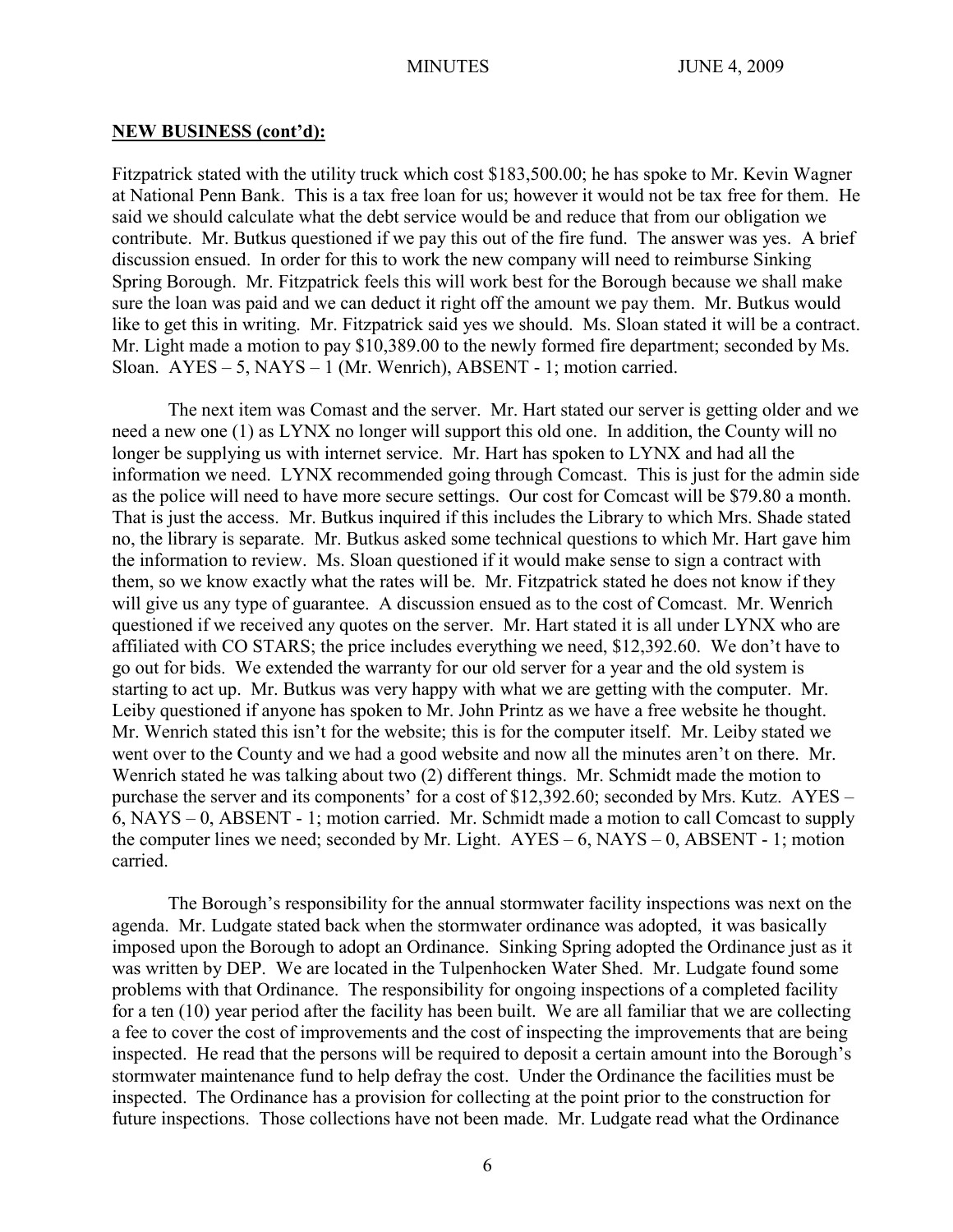states. Mr. Ludgate stated we should do these inspections; he feels that we (Borough employees) could do this. Unless their inspections find something and they need to call in the Borough engineer the Borough's out of pocket will just be the employee's salary. In the future we need to get it done. The next issue, is that they want every stormwater facility get its own account on the books. Mr. Ludgate stated that some of the facilities will be one (1) catch basin for \$50.00 and Mrs. Shade will have to keep track of that on the books for ten (10) years. What can be done is to amend the Ordinance and correct this to a once and done lump payment that will go into the General Fund. We would estimate the cost of all the inspections. A clause will be added stating if something goes wrong, the owner will be billed the additional cost. The inspections are routine. Mr. Fitzpatrick stated he felt we had this already. This was put into effect right after the stormwater ordinance was adopted. It was an agreement. It stated that any developer must deposit a sum of \$10,000.00 to cover. Mr. Butkus thought we did receive something like that with Maria and Diane. Mrs. Shade stated that was escrow; to which Mr. Fitzpatrick agreed that was different. Mr. Fitzpatrick doesn't know why it hasn't been done. Mr. Ludgate stated it is not listed with the Ordinance. Mr. Fitzpatrick said it should be attached to the Ordinance. He said this was quite a few years ago, but he will look into this and see that we get it. It is Ordinance number 518. They believed it was adopted in the early 2000s. Mr. Wenrich requested that Mr. Fitzpatrick and Mr. Ludgate get together and review this. Mr. Fitzpatrick stated he will show him what was done in other municipalities. A brief discussion ensued as to this being done in other municipalities. This could also be done for individual homes as well, Mr. Ludgate said. Mr. Fitzpatrick never thought of this for a single residential type home. A discussion ensued. Mr. Ludgate stated this Ordinance did come along after most of our residential area was completed. A discussion ensued. Mr. Ludgate's concern is to get everything back on track. He will get together with Mr. Fitzpatrick. Mr. Sloan would not like to see this go onto residential properties. Mr. Wenrich explained that this is not for existing areas but for new construction. Ms. Sloan stated she understood however she did not want residents to be affected by this. Mr. Ludgate stated he understands her feelings however DEP might not feel the same way. Ms. Sloan stated she didn't care what DEP thinks. She doesn't represent DEP. Mr. Ludgate stated that DEP is "big brother". Ms. Sloan again stated she didn't care about DEP.

Mr. Schmidt stated he was at a meeting the prior week in regards to the Western Berks Ambulance Association. He went on to say it was very interesting. Nothing was finalized but lots of questions were raised. They are to meet again on July 28<sup>th</sup> and he has requested Mrs. Shade to attend as many of the questions involve finances. He spoke to her and Mr. Fitzpatrick about this issue. They are asking for a full membership for the Borough to support the ambulance. He stated that at the meeting a year ago, we had decided to phase in some of the costs they were looking for. According to them, things have been downhill since then. There were many items brought up how we can subsidize them. There was talk about putting a tax out for this from the General Fund. Mr. Wenrich questioned why do we need that? Mr. Fitzpatrick stated if we didn't put it in a separate fund and if something comes up that we need money, we will need to use that money. If we set up a tax and a separate fund is open that money will be only earmarked for that purpose. Mr. Wenrich stated Western Berks sends out cards to each residence to have them belong to their association. Now, they are asking for us to put a tax into effect. Mr. Schmidt stated no. It would end up being a tax for us as we don't have enough money in the General Fund to give them what they are looking for. Mrs. Shade stated according to what she read they would do away with billing each house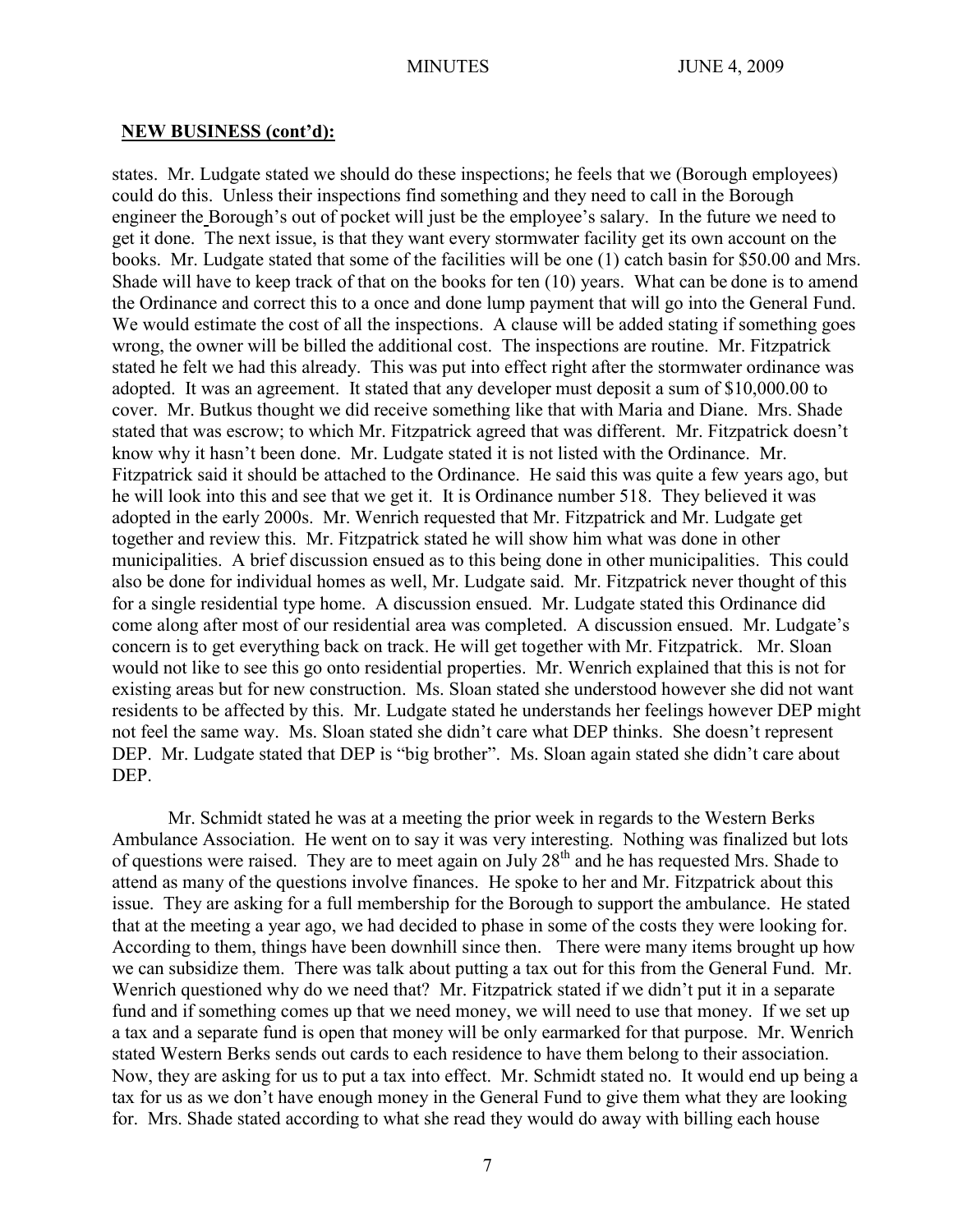individually. Mr. Butkus stated so the Borough as a whole would buy the membership to which Mr. Schmidt said correct. Mr. Wenrich said then if he uses Western Berks he won't have to pay a cent and Mr. Schmidt said yes. Mr. Schmidt explained how the individual insurance will figure into this. If you are a member and you paid your dues; they will bill your insurance company. Whatever your insurance company will pay whatever they deem responsible. An invoice will be sent to you for the difference. However if you are a member they then right off the difference. They must send you a bill for the difference, even if you are a member. Mr. Schmidt said this is an option. Mr. Fitzpatrick stated originally they tried to portray this as you don't have a choice. They went on to say that a new act was passed stating that every municipality must supply emergency medical service. This is for fire and ambulance. We are not obligated to supply any certain amount of money, though. We are only obligated to secure some type of service. We do contribute money and we have been contributing money. We have no obligation to enact a tax or give any more money, Mr. Fitzpatrick stated. That is not what we will hear from the EMS people. They will come in and say you must contribute a certain amount. That is not true. Mr. Schmidt stated Medicare people don't have full coverage and that is where they get "hooked." Medicare will pay less than 20% of that bill. After Medicare pays, they will send it to their supplemental insurance company and they will pay whatever they pay, then if they are members the rest gets written off. If you are not a member, you are then responsible. Mr. Wenrich questioned how much they were asking for. Mr. Schmidt said in the two (2) year plan, this year they want \$24,060.00. At the end of the term it would be \$48,120.00. One (1) of the other options that was being discussed was to put an ambulance in the fire houses. That might then reduce the amount of money we might need to contribute. Mr. Wenrich stated Western Berks has a station at Kerry Irwin; they have a big building at the end of their route (Robesonia), and he believes there was another location Mrs. Shade stated they have them at the West Reading Fire Station. Mr. Wenrich questioned how many areas do they need to store their vehicles? Mr. Schmidt stated Western Berks did not like that idea; that came from Wyomissing Borough. Ms. Sloan asked who else is involved in giving money to this. Mr. Schmidt said Bern Township, Marion, Womesldorf, Heidelberg Township, Lower Heidelberg Township, South Heidelberg Township, Robesonia, Wernersville, Spring Township, and Wyomissing. West Reading contributes space to keep their vehicles. They are looking at the year 2012 when they are expecting a deficit of \$715,900.00. They are going by households not residents. According to their records we have 1,604 households. Mr. Schmidt stated if the Borough joins as a municipality the individual households pay nothing. Mr. Butkus stated it works out to be roughly \$30.00 per household. Mrs. Shade stated when she was first made aware of this and they were thinking of the tax, she thought of the old saying "No taxation without representation." She feels that some type of board be established perhaps an advisory board with representatives from each of the contributing municipalities. Mr. Schmidt stated according to the information he was given the highest paid paramedic is making \$14.00 per hour. Mr. Wenrich questioned where all the money is going. Mr. Hart explained the difference between and EMT and a paramedic. Mr. Wenrich stated let them show us their books. Mr. Schmidt stated they are willing to do that. Mr. Butkus stated what they are asking us to do is to have our residents buy into their plan. Mr. Schmidt stated from Sinking Spring he believes they are getting about a 27% return of the envelopes they send out. Mr. Butkus stated that when a non member resident uses the ambulance, they aren't eating those costs as they bill them for what the insurance company does not pay for. Mr. Fitzpatrick stated they are still getting the full amount from the insurance company whether you are or aren't a member. The membership at that point is just gravy for them. Mr. Wenrich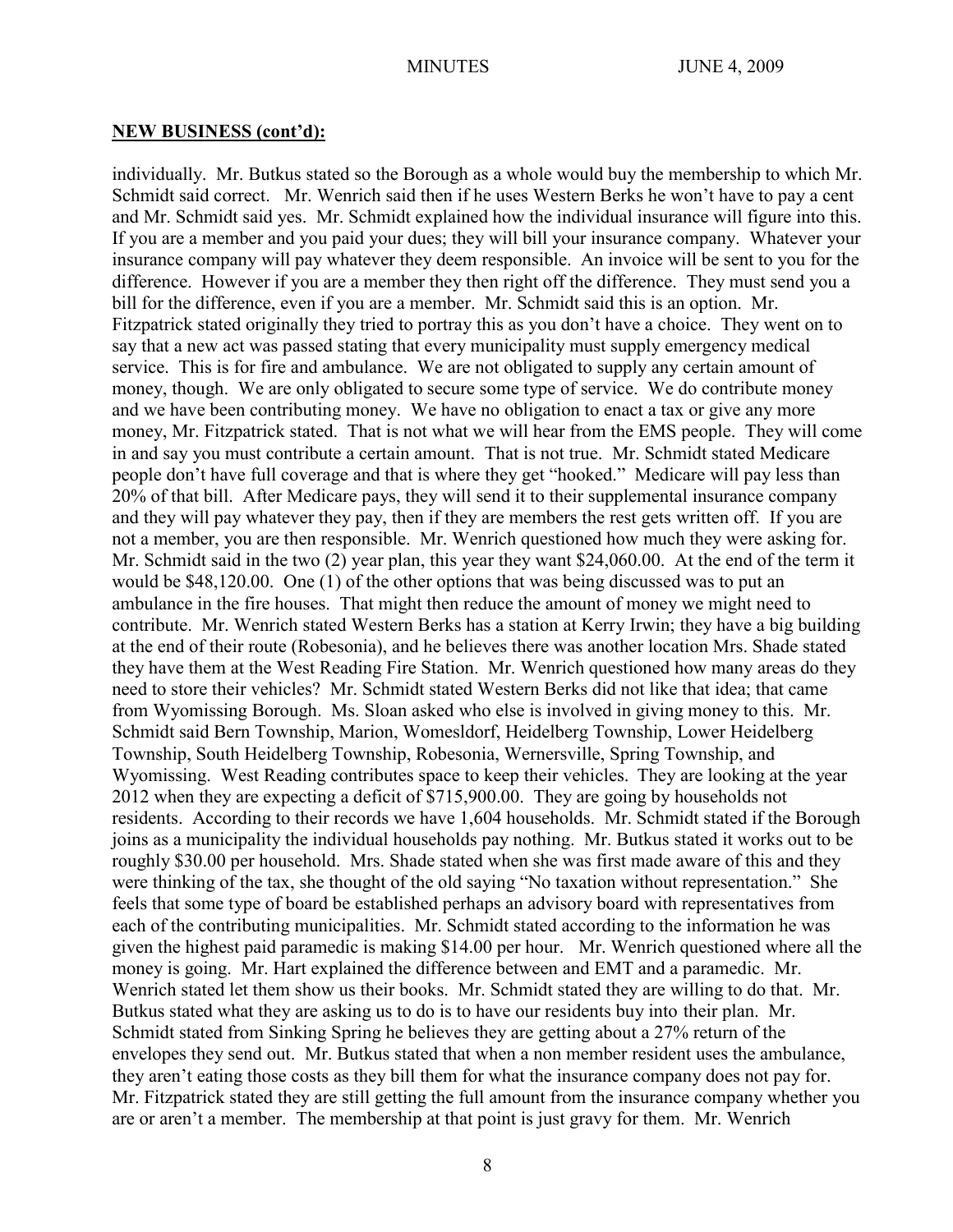questioned if this was just food for thought to which Mr. Schmidt said yes. There is another meeting July  $28<sup>th</sup>$  and he will be taking Mrs. Shade along as well. Mr. Schmidt stated it is very, very complicated. Mr. Wenrich has no qualms with the emergency services however where is it going to stop. Mr. Butkus questioned what the membership is per household. It is \$65.00, he thought for a regular household and \$50.00 for a senior citizen household. Mr. Schmidt feels a lot more talking has to be done with this.

Mr. Hart and Mr. Butkus met with the gentleman from Four Leaf Energy Company on the electric. The next step is to have a signed agreement which would allow them to come out here and hang their sizing devices on the equipment. This would let them know what size capacitor we would need. This will cost us \$315.00. He is estimating on what he saw, that would give us an  $8\%$ savings. Mr. Butkus stated he did tell us that we don't pay the sizing fee up front. They figure out how much they can save us. If you decide to go ahead with this, they just role that cost right in. If they find out they can't save you any money, they don't charge you a thing. The only time you would pay that fee would be if they show you that you could save money and you choose not to be move ahead with them. Then you must pay their fee. Ms. Sloan made the motion to have Four Leaf Energy Company come out to size our capacitors; seconded by Mr. Butkus. AYES – 6, NAYS – 0, ABSENT - 1; motion carried.

The next item was the backup for the Berks County Cooperative Council in case Mr. Hart is unavailable and a decision needs to be made on the price of electric. Mr. Butkus made the motion to appoint Mrs. Shade as Mr. Hart's backup for the Berks County Cooperative Council purchase of electric; seconded by Mr. Schmidt. AYES – 6, NAYS – 0, ABSENT - 1; motion carried.

The next item was the surety for Brookfield Manor both phases. He believes the total for both phases is somewhere in the area of \$500,000.00. The estimate of the work that is left is in the area of \$200,000.00. They have asked for release. Mr. Ludgate stated the question in his mind was how much should we retain. He feels we should retain around \$260,000.00. Mr. Butkus stated he thought there is still work to be done. A brief discussion ensued. Mr. Fitzpatrick feels we should keep \$470,000.00. Mr. Wenrich feels we should just keep it all for now. Mrs. Shade stated they owe us quite a bit of money and they keeping telling her, they can't pay us until we release their money. Another discussion ensued. Ms. Sloan stated she isn't releasing anything. Mrs. Kutz thought it was decided quite some time ago we weren't releasing any money until the project was complete. Ms. Sloan made a motion to continue to hold the money in escrow until such time the work is completed; seconded by Mrs. Kutz. AYES – 6, NAYS – 0, ABSENT - 1; motion carried. Mr. Fitzpatrick stated once Ludgate certifies that all the improvements have been completed we shall enter into a maintenance agreement with them where they post the security. It will be a new LOC. Mr. Fitzpatrick stated we have had some real issues with this development. To say to Mr. Jim Elliott that we are going to retain the \$260,000 which he can get released to apply to a maintenance bond, when this is completed is the proper approach. He might get very upset for saying that however he feels this is the way to go. Mr. Butkus asked what they owe us General Fund money for. Mrs. Shade stated she was not sure of the exact amount; however they owe us for legal fees, engineering, things like that. We received money upfront however that money has long been spent and now we are trying to collect for the bills that have been incurred throughout the development of this area, Mrs. Shade said. We have billed them throughout this process however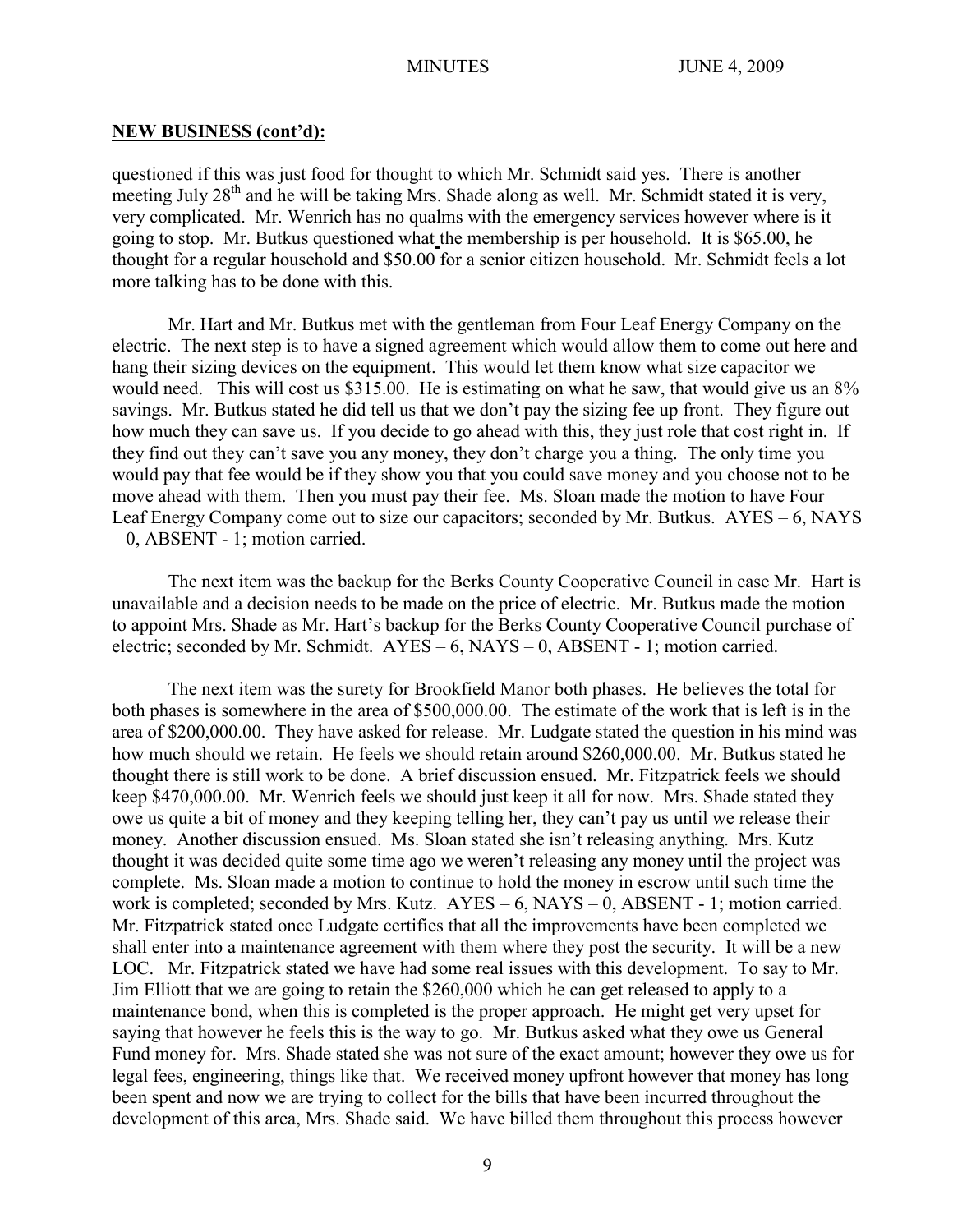they will pay us when we release the money and since we have not released any money from the escrows, they have not been paying us for quite some time. Mr. Fitzpatrick stated it is there, so let's keep the money there. Mrs. Shade stated there is another issue with the playground taxes as well. We paid the taxes on the property where the playground is located. Wright-Elliott did not pay the taxes on that property so the Borough did out of its General Fund. We did not own it at that time. Mr. Fitzpatrick stated we shall need to collect that too. Ms. Sloan questioned if we should be sending them a letter. Mrs. Shade stated they know it to which Mr. Fitzpatrick agreed.

Mr. Harting stated he heard a lot of money being spent here and we have a budget every year. Where are we getting this money, he asked? At this point in time with the tax of the fire company shouldn't be paid on the basis of the two (2%) percent discount. Now we are beyond that. Could we have the report known to you how much of that taxes are really there; because now you are hitting a quarterly fee for the fire company? We just made that decision tonight that they are going to pay the \$10,000 quarterly. If when the quarterly payment comes due all the taxes that may be delinquent is not there where is that money going to be taken from to pay that? Because .55 should be there but if it is not there by any report of the tax collector or anybody else, we don't know if a quarter of that money is going to be there. Where are you going to get the rest of it? Are you going to get it from the General Fund until the other people pay the penalty? These financials to me don't make sense; you're spending money. You spent so much for Ludgate tonight. You spent money for Comcast. You actually put that in the budget; when you state the budget at the next meeting and you say you're on budget or you're not on budget. This doesn't make sense to him. He wondered if they knew where he was coming from. Mr. Fitzpatrick stated he wasn't sure what he was saying. Mr. Fitzpatrick asked him if he was questioning whether the appropriations this evening been provided for in the budget. Mr. Harting stated that is what he is questioning. Mr. Harting stated every time you come there, they are taking here and they are taking there. He then asked if in the beginning of the year when they passed the budget was that money there. He went on to say that the money is there now because the taxes are now in delinquency or in the full rate of 2% and he said the tax collector says in the rate of the percentile of what the money should have been at that particular time. Mrs. Shade said we have about \$100,000 to collect in real estate taxes according to the tax collector. The server that we requested this evening was a budgeted item for this year. We knew this was coming. There is money put aside each year for engineering fees as well as legal fees, she said. There is money set aside for the Revitalization Project as well. All those items are hanging out in the vestibule on our approved budgets for 2009. They are there for everyone to review. It is posted. She continued she will be reading at the end of the meeting where we stand finically for both the General as well as the Sewer Fund. What you won't hear this evening is the Library or Fire Fund balances. When the task force was put together they took the budget that was in place and created this year. The money that comes out of the fire fund is taken directly out of the money collected and put into the fire fund. Mr. Harting said that is the point. He said it should say "x" amount of that money has been collected for that fund from the tax collector. Mr. Fitzpatrick stated you can't do it that way. There are times when expenses occur prior to the receipt of revenues. You can't match it up during the course of the year with the exact collection of revenues. Mr. Fitzpatrick stated what Mr. Harting is saying is that by now we should have collected the \$10,000 in the fire tax. Mr. Fitzpatrick stated we probably have. But it doesn't always work that way all the time. There are revenues that are received during the course of the year. For example, the Earned Income Tax, the Local Services Tax; they come in over the course of the year.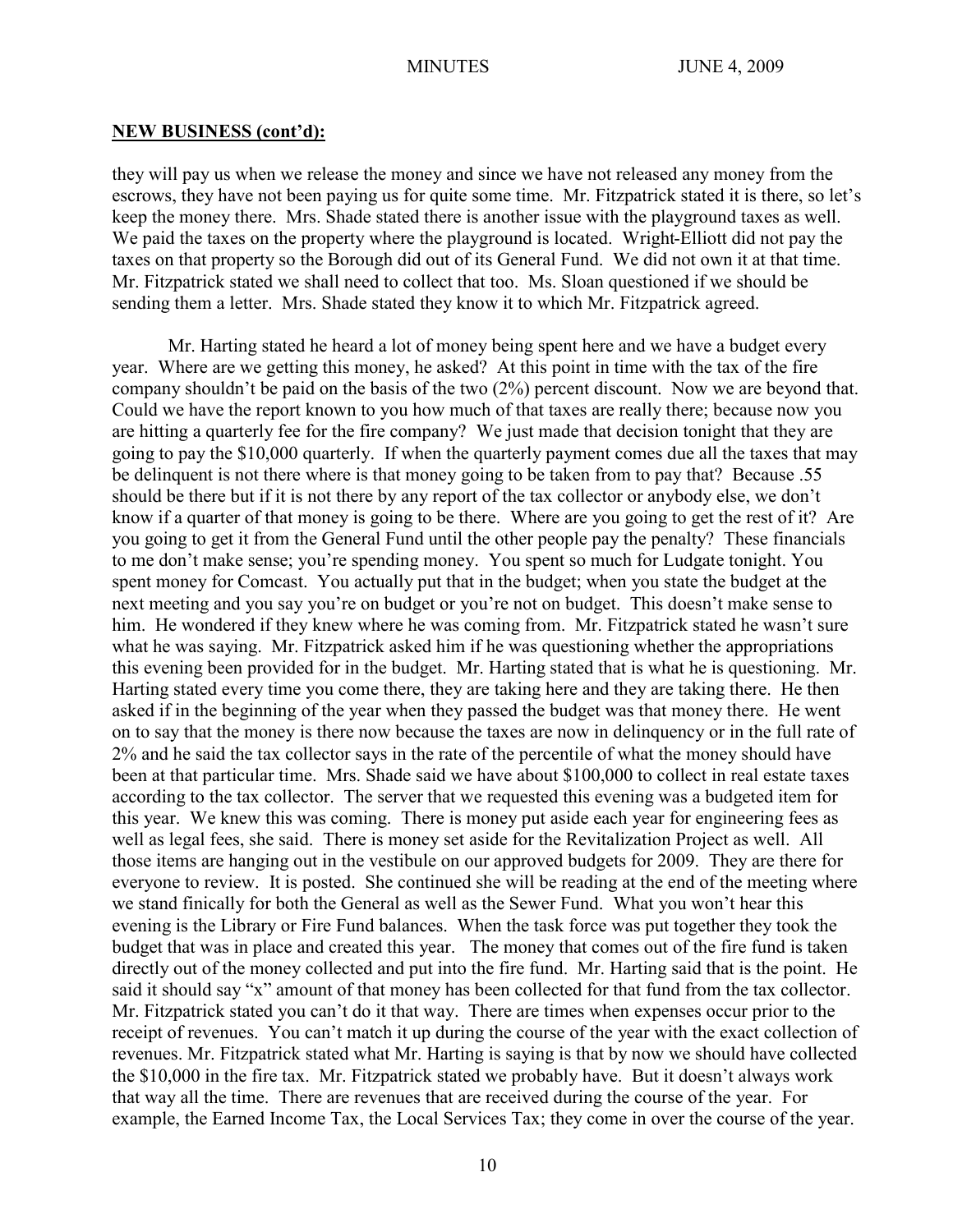It all comes together to pay the bills. Mrs. Shade stated every Council person receives a financial statement in their packets every month. She went on to say this year we budget \$697, 000.00 for this year. So far year to date, we have taken in \$ 598,620.10. So basically we are off the \$100,000.00 that was cited earlier. She went on to say we have a Local Enabling Tax. This is for Per Capita, Real Estate Transfer Tax, and a few more. We budgeted \$750,750.00 for the year. So far this year we have taken in \$244,596.68. This is short because this one houses our Earned Income Tax which generates about \$100,000 to \$125,000 per quarter. This could reflect only one (1) or perhaps (2) payments to some of these accounts with more to follow the rest of the year. We do this for every fund. Mr. Harting stated so in five (5) months we only took in \$100,000.00 on the books. Mrs. Shade stated no we took in everything but \$100,000.00. Mr. Harting stated you now have the situation where people aren't working so Earned Income Taxes are going to be down to which Mrs. Shade stated that was true. We sell real estate; people won't have the real estate money, so that's not coming in. He stated you did not anticipate this did you. Mr. Fitzpatrick stated that we did anticipate this and Mrs. Shade said we did anticipate a loss of revenue. Mr. Harting stated okay that is what is in his mind because the economy going the way it's going, the projections are there so people aren't selling real estate so you aren't getting the money. Mr. Fitzpatrick stated we spoke about this at length at the time of the budget. Within that figure you are figuring you are going to be out at the end of the year, your budget will be balanced. Mr. Wenrich stated that is what we are shooting for. Mrs. Shade stated anything can happen and that could change that. Mr. Harting said we should stop some of this excess spending. Everybody has a wish list; I want this-I want that. There is a point in time where you got six (6) months to live within your budget. We know things are going downhill. Mr. Wenrich stated we have taken drastic measures already since the beginning of the year. Every committee, every Councilperson that is in charge of their committee has made some major reductions in their spending. The expenditure for the server is a necessity. If your server crashes we are out of business; we are done. The traffic study of the intersection is money that is coming out of the Revitalization budget. It has to be done. No if, ands, or buts. Unless we want to have that land sit vacant for another thirteen (13) years, we must make the move. Right now with the infrastructure push, if we don't get our act together there is another municipality that will have our money, Mr. Wenrich stated. I would hate to see that blight continue to grow because we wouldn't spend the money or invest the money. We are not spending the money; we are investing it in our future. We aren't sending it off to California, New York, or New Jersey. The same way with Four Leaf Energy, this is a place where we can stand to save up to eight (8%) percent or possibly more on our electric bill with a minimum investment. This investment could pay off itself within a year. In 2011, you might as well triple that to eight (8%) percent savings if we can get it in. Mr. Harting stated we need a bulldog watchdog on it. As I come to these meetings I keep hearing this money going and I just don't know where in the world it is going. How can you anticipate all these engineers and everything else? I have been here a couple of years now, three (3) times because of funding necessities, you have raised the permit fees and that is all because you are adding over and above what you just weren't making. So you asking permit fees, building fees three (3) times over the last four (4) years. When he was on the Planning Commission, he heard this all the time, you need to have permit fees. He then said he was finished.

Mr. Fitzpatrick stated we are having the closing for PENNVEST on the  $16<sup>th</sup>$  of June. We must have all the papers into them by the  $9<sup>th</sup>$ . One of the papers that Mr. Schlott wanted executed was apparently a form that is now being placed in all contracts that are using stimulus monies. We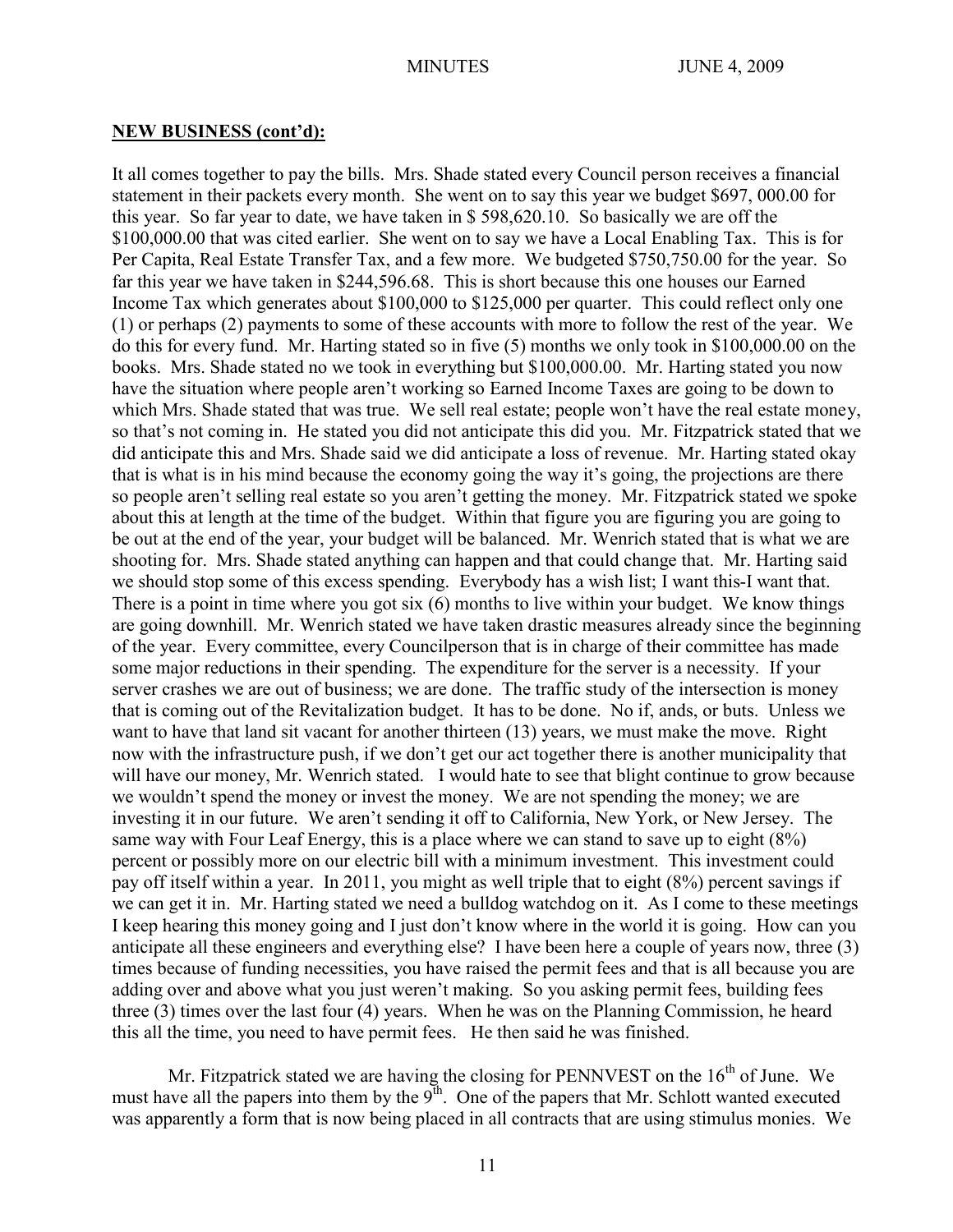must take steps to offer work to disadvantaged business enterprises based on gender and race. This is on the contractors; we must certify that we told them to do that. He has documents that Mr. Wenrich must sign saying just that. Mr. Butkus made a motion to authorize the signature of these documents by the people authorized to do so for the PENNVEST loan; seconded by Mr. Light. AYES – 6, NAYS – 0, ABSENT - 1; motion carried; included within that are the contracts for both Wickersham and Hirneisen Electric. Mr. Butkus made a motion to authorize the execution of both of the contracts; seconded by Ms. Sloan. AYES – 6, NAYS – 0, ABSENT - 1; motion carried. Mr. Fitzpatrick stated we must pass a reimbursement resolution. PENNVEST wants this. We have borrowed money from National Penn. As we pay the contractors, we shall draw down from National Penn. As we get reimbursed from PENNVEST, PENNVEST wants us to agree that we shall use those funds to pay down the loan. Mr. Butkus made the motion to have Mr. Wenrich sign that as soon as we get the PENNVEST reimbursement we shall use that money to pay down the interim financing; seconded by Mr. Light. AYES – 6, NAYS – 0, ABSENT - 1; motion carried.

Ms. Sloan asked where we stand with Traditions. Mr. Butkus stated he could answer that. They are in a state of paperwork nightmare. Last he spoke to them; they were intending to move forward with the project. Their one (1) backer fell through, but they did get another backer. Tentatively, they are looking between eighteen (18) months and two (2) years. That is the rough time line for breaking ground. In the next several months they would like to enter into a "layaway" for sewer capacity. He explained how this will happen. A brief discussion ensued. Ms. Sloan questioned if the project was still on, to which Mr. Butkus stated it was.

The last item was an agreement to allow us to have access to the electronic PENNDOT system. Mr. Hart stated that was for the Rt. 422 Corridor Project. It is going to be placed in the Borough Hall and we need that to view the records. Mr. Butkus made a motion to authorize the execution of that document; seconded by Ms. Sloan. AYES – 6, NAYS – 0, ABSENT - 1; motion carried.

### **COUNCIL PRESIDENT – STEWART WENRICH:**

Mr. Wenrich stated if anyone has looked at the Sinking Spring spring recently, it is very, very sad. There is trash and everything else in there. Weeds are high. Something needs to be done. It looks like a trash receptacle. Mr. Light questioned where the trash comes from. Mr. Wenrich stated there is all kind of stuff in there coming from the trucks coming down the road. Mayor Noecker questioned is we could get the bank to keep that cleaned. Mr. Hart questioned who owned that. Mr. Wenrich and Mayor Noecker stated it is on the bank property; however they have given up the right of way. Mr. Butkus stated that got real complicated a few years ago and some harsh words were exchanged. They originally agreed to keep up with the weeds but not to keep up with the maintenance of the wall. Mr. Wenrich doesn't think the wall is bad; it is just the weeds and trash. Mr. Butkus questioned if we could authorize our guys to go in and clean it up. Mr. Wenrich stated if we go in there with our road crew, can we bill the property owner to which Mr. Fitzpatrick stated we can. Mr. Harting stated this would be a very active Eagle Scout project. Mr. Wenrich stated we could ask the playground to clean it up as well, but his question is who knows what is down in there. He is sure there snakes down there along with any other debris. Mr. Butkus made a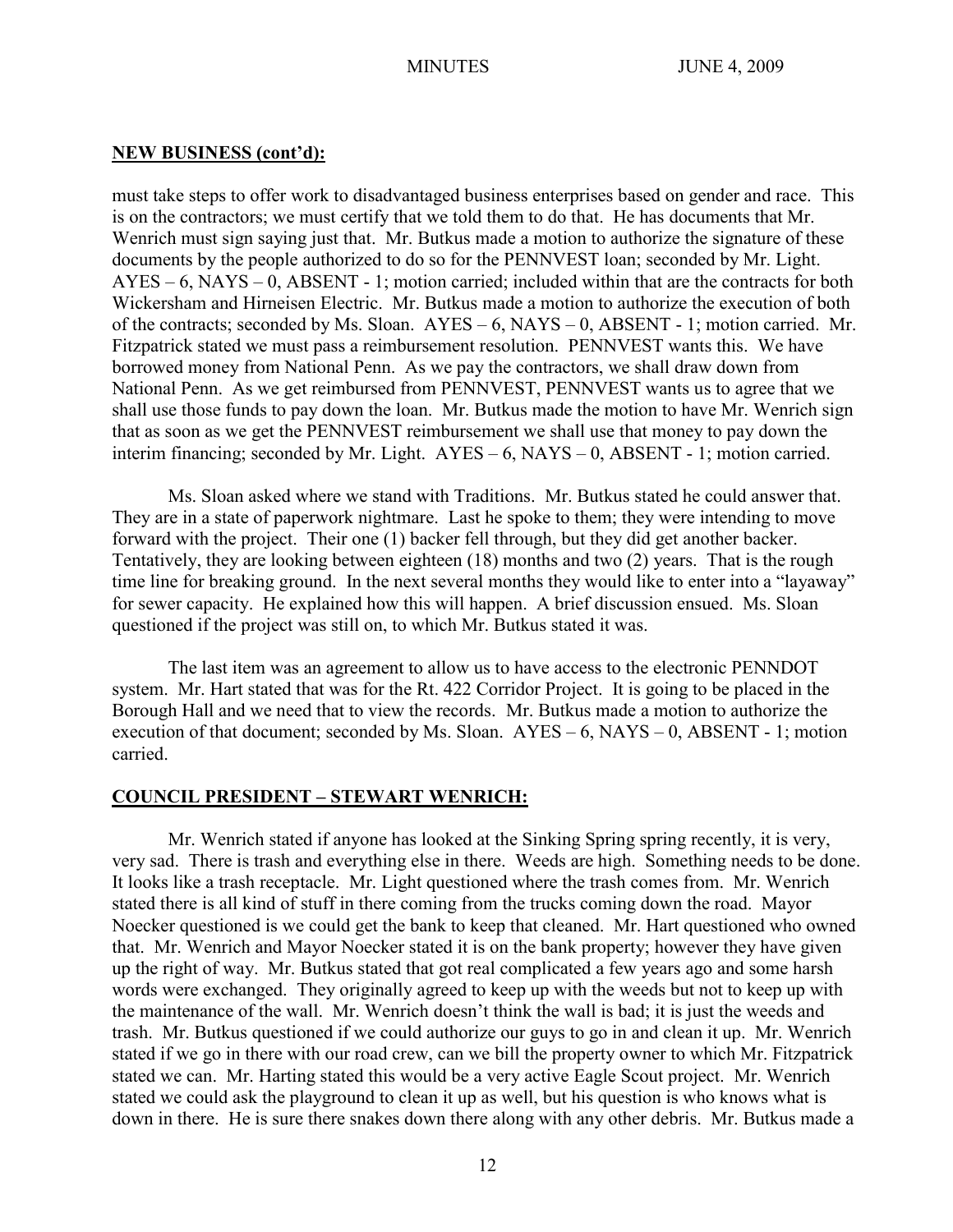# **COUNCIL PRESIDENT – STEWART WENRICH (cont'd):**

motion to have our guys cut the weeds and clean up the trash and bill the property owner; seconded by Ms. Sloan. AYES – 6, NAYS – 0, ABSENT - 1; motion carried. Mr. Francis Butkus questioned if you have a problem with the owner doesn't the clean stream's act talk to that to which Mr. Fitzpatrick stated not weeds. Mr. Francis Butkus stated the trash would. A brief discussion ensued. We shall send them a bill and see what happens.

## **TREASURER'S REPORT:**

| General Account                |                         |              |
|--------------------------------|-------------------------|--------------|
| Opening Balance – May 31, 2009 |                         | \$236,436.79 |
| <b>PLGIT</b>                   |                         | 9,063.32     |
| Invest                         | Recreation              | 49,501.52    |
|                                | General Invest          | 4,309.49     |
|                                | To be Paid              | (41, 699.98) |
|                                | <b>Total Acct Funds</b> | \$257,611.14 |
| Sewer Account                  |                         |              |
| Opening Balance – May 31, 2009 |                         | \$103,335.24 |
| <b>PLGIT</b>                   |                         | 61,043.20    |
| Invest                         | <b>Sewer Revenue</b>    | 320,980.04   |
|                                | To be Paid              | (12,093.63)  |
|                                | <b>Total Acct Funds</b> | \$473,264.85 |

Mr. Butkus questioned if we could put the report on the website. Mrs. Shade stated this part is actually part of the minutes and placed on the website. Mr. Butkus questioned if the paid bills can actually be put out there as well. Mr. Wenrich stated we can look into it. Ms. Sloan stated she noticed we paid some more money back to the sewer. She questioned if all the money has been paid back to which Mrs. Shade stated not yet. Mr. Wenrich stated we are getting there.

Mr. Light made a motion to accept the Treasurer's Report; seconded by Mr. Butkus. AYES – 6, NAYS – 0, ABSENT - 1; motion carried.

# **COUNCIL PRESIDENT – STEWART WENRICH:**

Mr. Wenrich questioned Council on their thoughts about the meeting on July  $2^{nd}$ . He thought of moving the meeting to mid July. We would incorporate the regular meeting and the July workshop into one (1) meeting. Mr. Wenrich was looking at the July  $15<sup>th</sup>$  date. Mr. Light made a motion to have a combined meeting on July 15, 2009; seconded by Mr. Schmidt. AYES – 6, NAYS – 0, ABSENT - 1; motion carried. Mr. Wenrich thought it might be a bit easier as a lot of people take vacation the week of July  $4<sup>th</sup>$ .

# **RECREATION – BARBARA KUTZ:**

Mrs. Kutz stated the parade was a success. She thanked everyone for their participation and help. The original expenses were about \$1,400.00. We received about \$500.00 in donations,